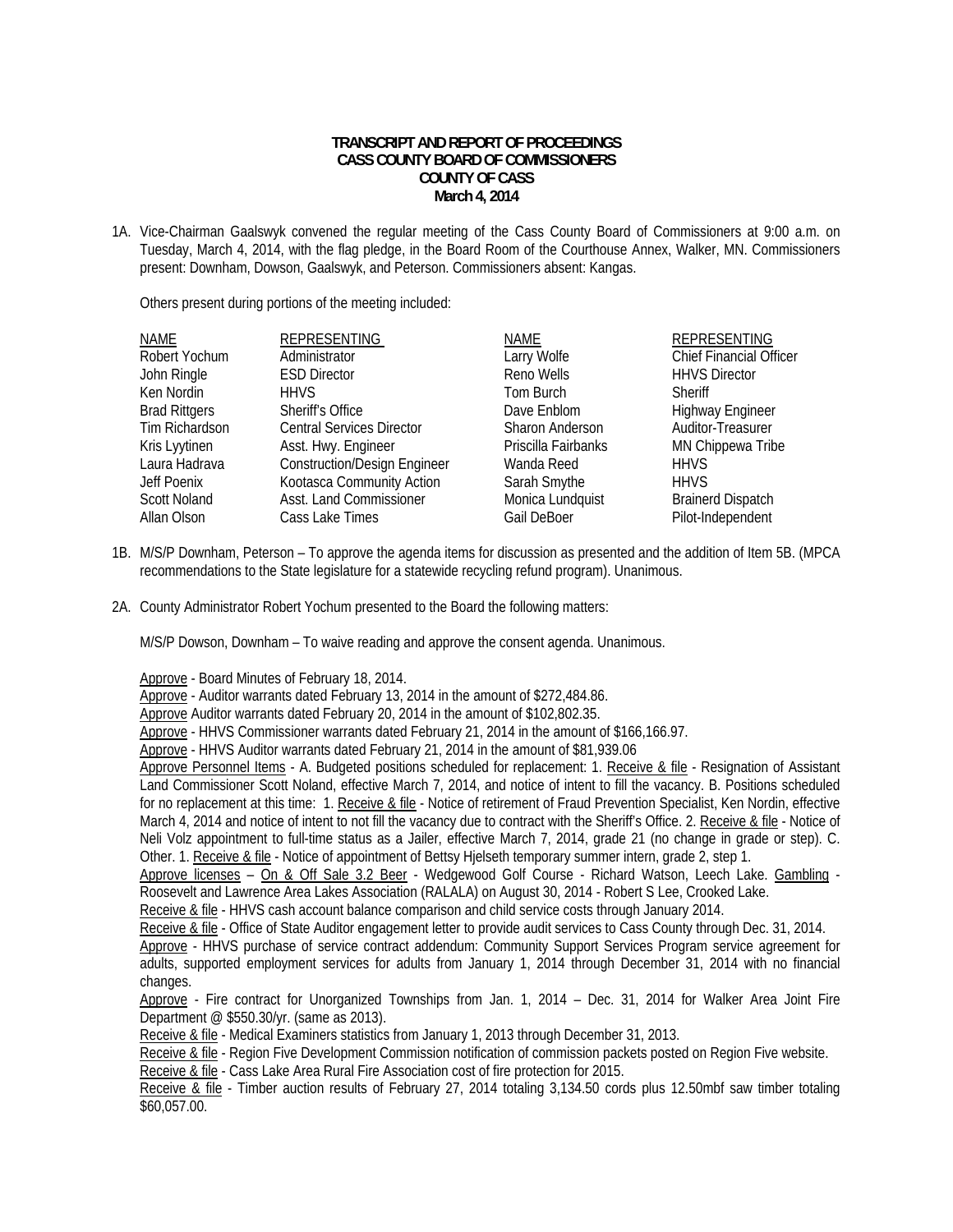Approve - Request to use County administered land in conjunction with a SnowCross race using snowmobiles on the Moondance Jam site contingent on receiving proper documentation.

- 3A. Financial Assistant Supervisor Wand Reed introduced Fraud Prevention Specialist Ken Nordin and thanked him for his service to Cass County Health, Human and Veteran Services. On behalf of the Cass County Board of Commissioners Board Vice Chairman Gaalswyk presented Ken Nordin a Certificate of Appreciation recognizing his twenty-four years at Cass County Health, Human and Veteran Services.
- 4. Jeff Poenix from Kootasca Community Action discussed outreach efforts in Cass County regarding the affordable care act, and the MNsure program. Priscilla Fairbanks from the MN Chippewa Tribe Human Services explained specifically how the Native American population is affected by these programs and coordination activities by Mn Chippewa Tribes (MCT) including the Leech Lake Band of Ojibwe. Financial Assistant Supervisor Sarah Smythe explained the Cass County HHVS role in these programs and welcomed any assistance from Kootasca Community Action and MCT. No action necessary.
- 5A. ESD Director John Ringle discussed the aquatic invasive species (AIS) program which the Board delegated responsibility for to the Cass County Soil and Water Conservation District (SWCD). Mr. Ringle reported that the SWCD and ESD have been working with the MNDNR and local stakeholders operating as a task force to develop a related management plan. The SWCD has received a grant of \$5,000 for education and implementation of a level one inspection program to be carried out by MNDNR trained employees hired through a temporary employment agency. In addition Director Ringle added that the SWCD is contributing a \$5,000 match to the Cass SWCD to complement the AIS grant. The Cass County Association of Townships as well as the Association of Cass County Lakes have been canvassing their memberships to solicit donations to this AIS fund. ESD recommends a Cass County contribution of up to \$5,000 as an incentive for a challenge match by townships or lake associations.

M/S/P Dowson, Peterson - To approve dedicating up to \$5,000 from conservation fund #73 to be used as a 1:1 challenge match for any township or lake association in Cass County that contributes funds to the Cass SWCD AIS Management and Prevention program. Unanimous.

- 5B. Mr. Ringle discussed the report from the MPCA recommending to the State legislature that a statewide recycling refund program be implemented. ESD Director Ringle informed the Board that Cass County's current recycling rate is at 40% and the MPCA predicts an 80% recycling rate if a refund program was mandated (based on other States experience). By consensus, the Board requested the County Administrator to contact Cass County State legislators requesting more information particularly the County role in such a program.
- 6A. Sheriff Tom Burch requested Central Services Director Tim Richardson to explain the necessity to replace and upgrade the current of LEC records/dispatch system (Positron). Director Richardson recommended a replacement system from Zuercher Technologies (referred to as LEDS) which includes the necessary connections to State and Federal systems, incorporates the existing Cass mapping features, expands automatic vehicle location data, and adds mobile capabilities to the field staff. Cass County reviewed the Itasca County vendor responses and determined Zuecher Technologies to be the best sole source provided. The contractor provides complete responsibility for hardware (includes service, support, and maintenance) and software (includes upgrades, fixes, data backup and recovery). The current contract with Positron/Tiburon will expire in September/October of 2014. Sergeant Bradley Rittgers added that the competing bid was \$400,000 compared to the Zuercher Technologies bid of \$294,125.

M/S/P Peterson, Downham - To authorize the Sheriff and County Administrator to execute a contract with Zuercher Technologies to upgrade the current Sheriff's Records Management System (RMS), Computer-Aided Dispatch (CAD) system, Jail Management System (JMS), civil process, and other components needed to complete the system not to exceed \$294,125 utilizing up to \$120,000 from E-911 fund balance and up to \$180,000 from general fund balance, further to approve a Zuercher LEDS system five-year maintenance agreement of \$38,835 per year beginning in 2015 with a not to exceed 5% annual escalator. Unanimous.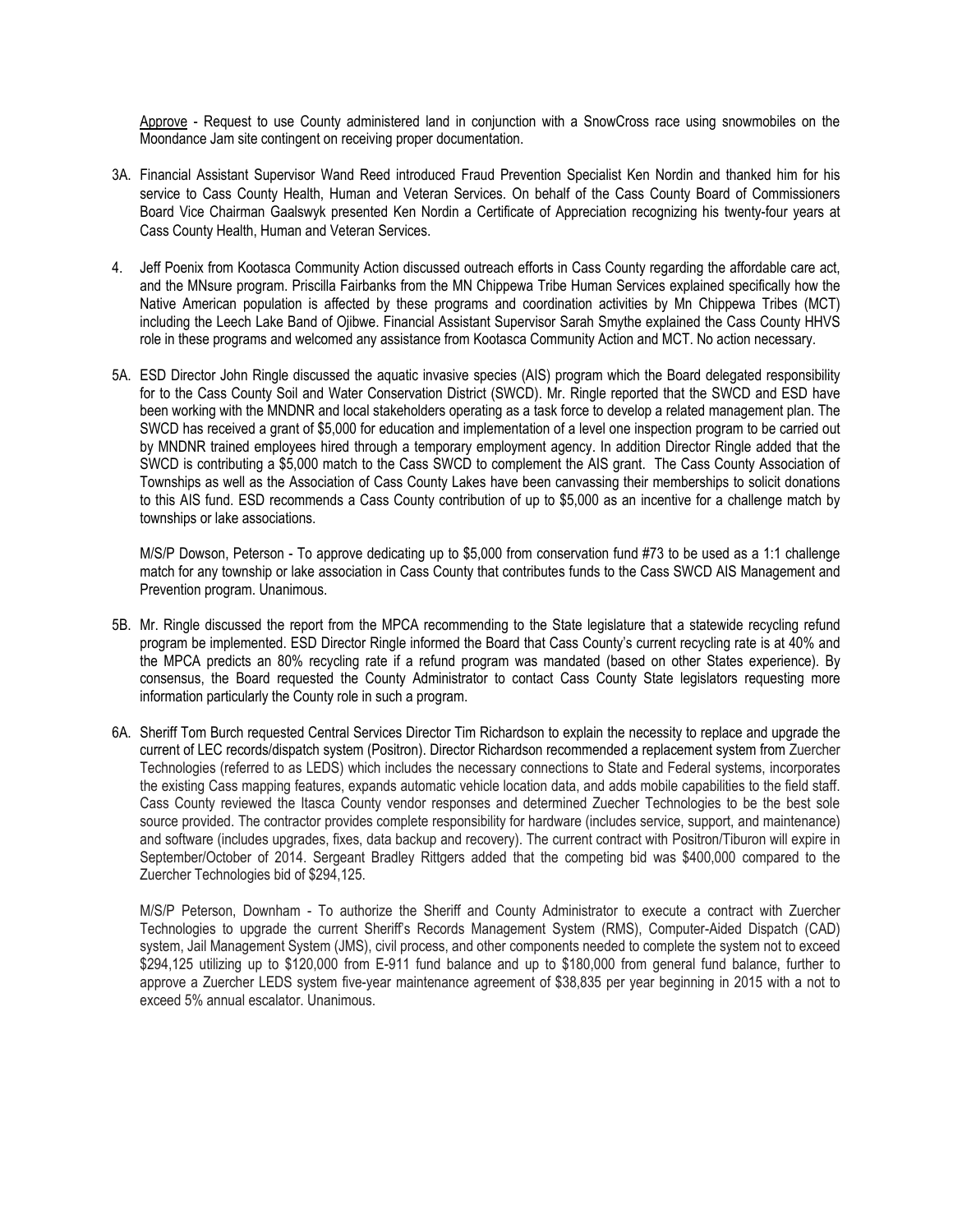7A. Auditor-Treasurer Sharon Anderson presented a draft newsletter to be included in the 2014 property tax statements.

M/S/P Downham, Dowson – To approve the 2014 property tax statement newsletter as presented. Unanimous.

7B. Ms. Anderson discussed installing an electronic payroll system in the Sheriff's Office utilizing an RTvision product similar to systems utilized throughout the County departments. The proposal adds 67 LEC employees to the basic timecard program for a one-time fee of \$4,380.00 and adds \$490 to the annual maintenance support from the vendor.

M/S/P Dowson, Downham - To approve the purchase of a RTvision electronic payroll system in the amount of \$4,380.00 for the Sheriff's Office from the adopted 2014 Auditor-Treasurer budget and further approve on-going related maintenance support from the Central Services operating budget. Unanimous.

8A. Assistant Highway Engineer Kris Lyytinen discussed the final location of property revocated to Shingobee Township by Resolution 14-09. Mr. Lyytinen presented Resolution No. 14–14 which documents the actual reconstructed boundaries of CR 159 and the Paul Bunyan Trail which are necessary to complete the CR 159 revocation to Shingobee Township.

Commissioner Dowson offered Resolution No. 14 – 14 and moved its adoption; Commissioner Peterson seconded:

WHEREAS: Past County board action, resolution 14-09, revocated CR 159 to Shingobee Township contingent upon the final location established by the reconstruction of the Paul Bunyan Trail by the Minnesota Department of Natural Resources. WHEREAS: This trail reconstruction has been completed and the final description for Shingobee Township ownership is as follows:

Proposed Revocation Description - CR 159 as described in MnDOT Trunk Highway 371 turn back document (Quit Claim Deed – County Record No. 320391 dated May 10, 1990), and as shown in attachment "A".

WHEREAS: Shingobee Township accepted revocation CR 159 in 2011 and began performing maintenance and operations in 2012.

NOW THEN BE IT RESOLVED: That this action to identify the final location of CR 159 completes the CR 159 revocation to Shingobee Township

Resolution No. 14 – 14 was adopted by majority vote: Downham, Dowson, Gaalswyk, Peterson. Absent: Kangas. Nays: None.

8B. Construction/Design Engineer Laura Hadrava discussed the 2018 Federal projects considered by the Region 5 Transportation Advisory Committee. Ms. Hadrava noted that the project on CSAH 77 in the City of Lakeshore is one of seven recommended for approval by the Region Five Development Commission for Federal funding. Engineer Hadrava presented Resolution No. 15-14 for Project SP011-677-013.

Commissioner Gaalswyk offered Resolution No. 15 – 14 and moved its adoption; Commissioner Dowson seconded:

WHEREAS, Region Five Development Commission recommended the Central Minnesota Area Transportation Partnership program federal funds in the amount of \$1,350,000.00 in year 2018 of its 2015-2018 ATIP for SP 011-677-013 submitted by Cass County for the reconstruction of County State Aid Highway 77 from the South City Limits of Lake Shore to County State Aid Highway 78, which will include grading, aggregate base and bituminous surfacing; and

WHEREAS, Cass County acknowledges the \$1,350,000.00 in federal funds that is being recommended by the ATP for SP 011-677-013 and understands that a minimum local financial match of \$3,150,000.00 will be necessary based on the present cost estimate to fully implement the project; and

THEREFORE BE IT RESOLVED, Cass County agrees to commit the necessary local revenues to match the funds approved by the ATP and included in the STIP and to cover any other costs that may be necessary to complete the project as submitted.

Resolution No. 15 – 14 was adopted by majority vote: Downham, Dowson, Gaalswyk, Peterson. Absent: Kangas. Nays: None.